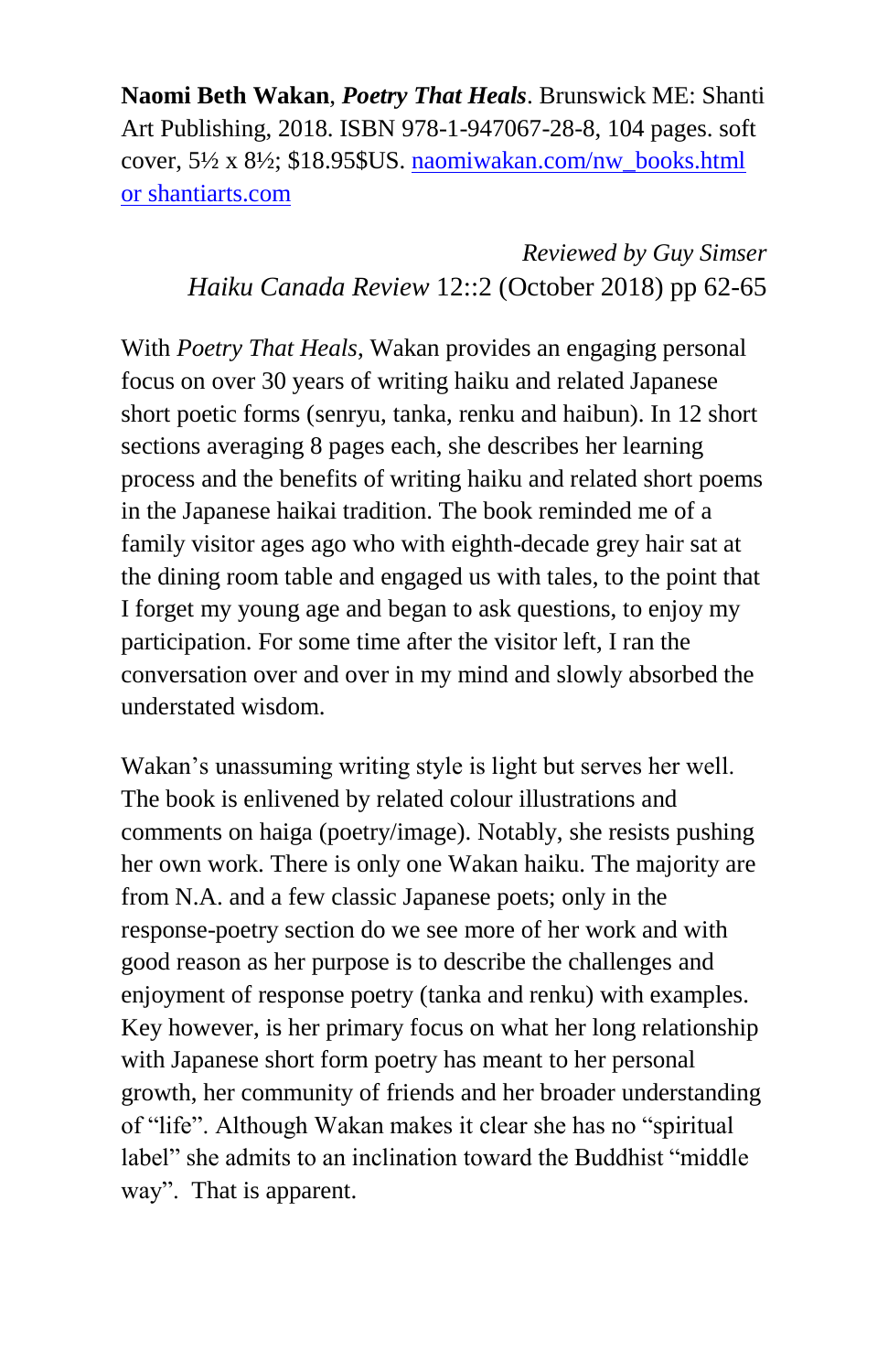When I opened *Poetry that Heals,* my first thought given the title was that it may be one of those 1970-80's self-help books which flooded bookshelves after the 1960's breakup of pre-WW2 social conformist norms. Relieved to read in her intro that she will not use the terms life force, inner voice, spiritual, and sacred space common to many of those self-help books, I readily read on. That was a time of marketing the exotic: the psychedelic "wave", the Castenada illusions, Zen books, and T-group retreat enticements. It was also when, with the gloss of the "Beats", haiku poems began to slip over poetry journal transoms and found their way into acceptance.

Who might find the reading of Wakan's book rewarding? For starters, I suspect the mid-lifer perhaps from 40 years up who has begun to examine the "where am I stage of life"; the one who is not entirely satisfied and seeking more during their "dash to the finish". Well aren't we all?

A second likely 'market" as publishers would state it, would be the younger entry-level poetry writer inclined to "creativity". The one who enjoys literature and perhaps has tinkered with poetry as creative self-expression. Some of these readers may have tried Rap or Spoken Word poetry and are seeking another genre with which to work. Others may see the "deceptively" simple haiku, a 3-liner as a good (easier) place to begin. For such experimenters, Wakan's emphasis on what the writing of haiku *taught her* is persuasive and encouraging as well as specific in the basics of writing haiku related forms. Additionally, her positive remarks about the supportive haiku community may persuade such "silent poetry tinkers" to enter the haiku circle. Her book would be a good place to start.

Finally, perhaps school Literature teachers. Particularly those who are interested in bringing some depth to introductory poetry classes. Why? Wakan's book as poetry memoir may assist these teachers in understanding that the *writing* of haiku is not the *calculation* of haiku:  $3 + 15 =$  haiku. Rather the emphasis is